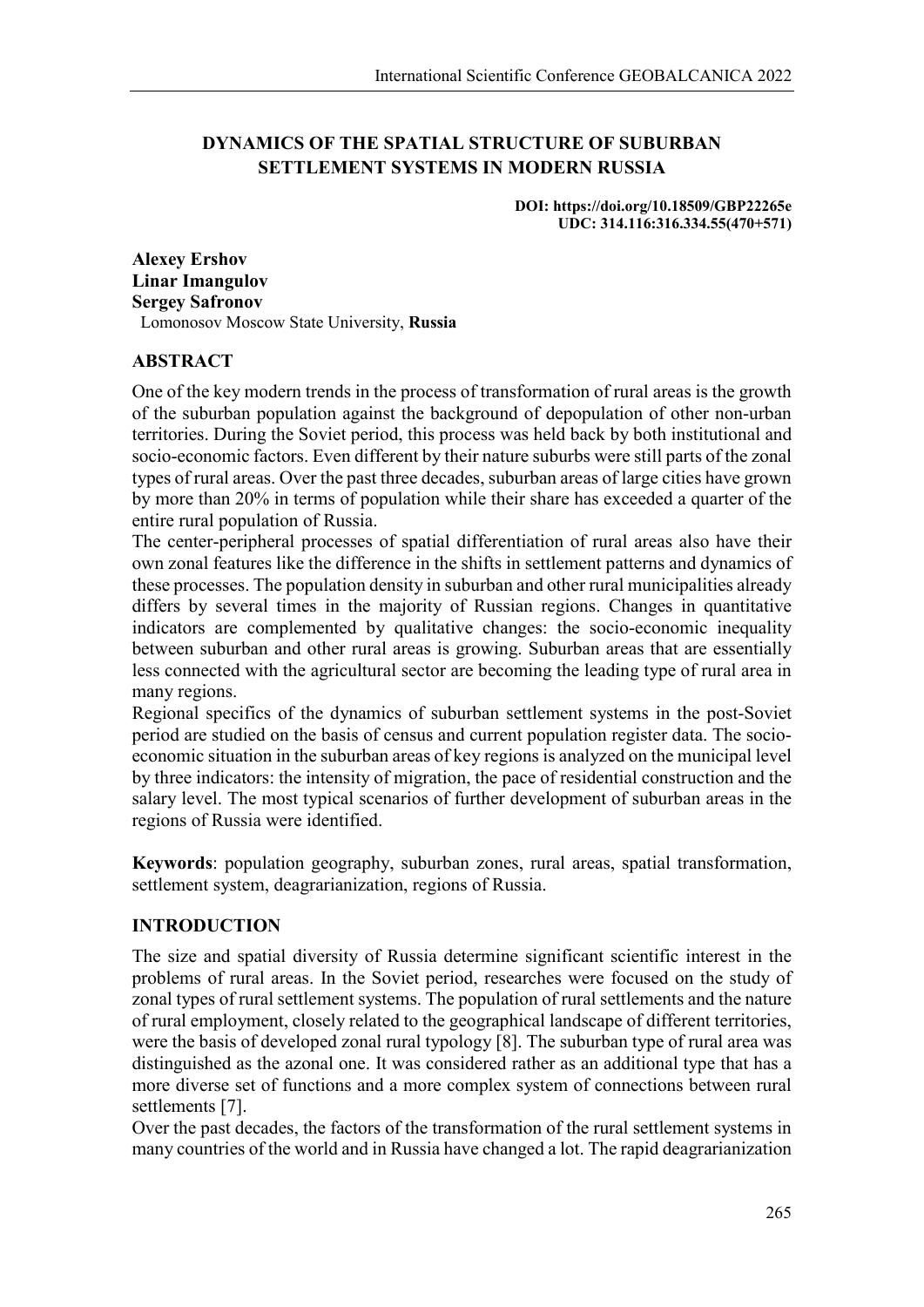of rural areas, the increased volume and diversity of return migrations to rural areas have stimulated a rapid transformation of rural functions and the restructuring of rural settlement systems [2, 3, 10, and 14]. Meanwhile, the concentration of the population in suburban areas has accelerated - the suburban type of rural area quickly turned into one of the leading ones.

However, these processes have not been fully covered yet. The issues of further development of suburban areas in Russian studies are usually considered in two cases: during the analysis of the suburbanization problems (rural-urban fringe) or the discussion of the issues of so-called "Dachas" (recreational, mainly summer type of rural development) [4, 9, and 16].

The situation was developed in this way mostly because in the 1990s Russian rural researchers faced issues that had long been discussed by specialists in other countries. "What can become the basis for the allocation of different types of rural areas at the present stage of development of society? Traditional settlement characteristics or socioeconomic?". There are different points of view. For densely developed territories, the level of socio-economic development may be more [1]. For sparser and contrasting settlement systems, researchers suggest relying on parameters of density and average population of rural settlements [6, 15]. Furthermore, we can combine both approaches for countries with contrasting natural conditions [5, 11]. This option is the most adequate for Russia where distances and topology continue to play an important role in the spatial development of rural areas [13].

The growing influence of cities on the development of rural settlement systems and the increased return migrations and backward linkages between residents of urban and rural areas allow researchers to speak more confidently about models of the rural-urban continuum applied to developed countries. But still, the role of transition zones between urban and rural areas is one of the most complex and contradictory problems [17, 18]. This scientific approach allows us to take a fresh look at the problems of suburban rural areas but at the same time does not remove the relevance of studying the suburban settlement system as an independent unique and specific element of the settlement system. **Research problem**. Low population density, sparsity and low connectivity of the settlement system, relatively low level of motorization, high transport tariffs and the condition of suburban transport against the background of low incomes of the population do not allow us to talk about the rural-urban continuum in Russia as a holistic and established system. The only exceptions are the suburbs of the two capitals. For other cases, we can say that the socio-economic distance and inequality of opportunities between urban and rural areas is only increasing.

Furthermore, differentiation processes occur within the rural areas themselves. The suburban type of rural areas is gaining more and more weight. Neither by the peculiarities of the lifestyle of the population nor by many socio-economic indicators this type can no longer be attributed neither to any zonal type of rural areas nor to the urban settlement system. The purpose of this study is to evaluate the rate of rural population overflow to suburban areas, to identify regional differences of this process and main socio-economic characteristics of this azonal type of rural settlement system.

**Materials and methods**. This research is based on the materials of censuses and current population count. The dynamics of the suburban population are considered on the regional level during the whole post-Soviet period. The features of the settlement system patterns are analyzed on individual settlements level based on the last published Population Census of 2010. The calculation of indicators of the socio-economic situation in suburban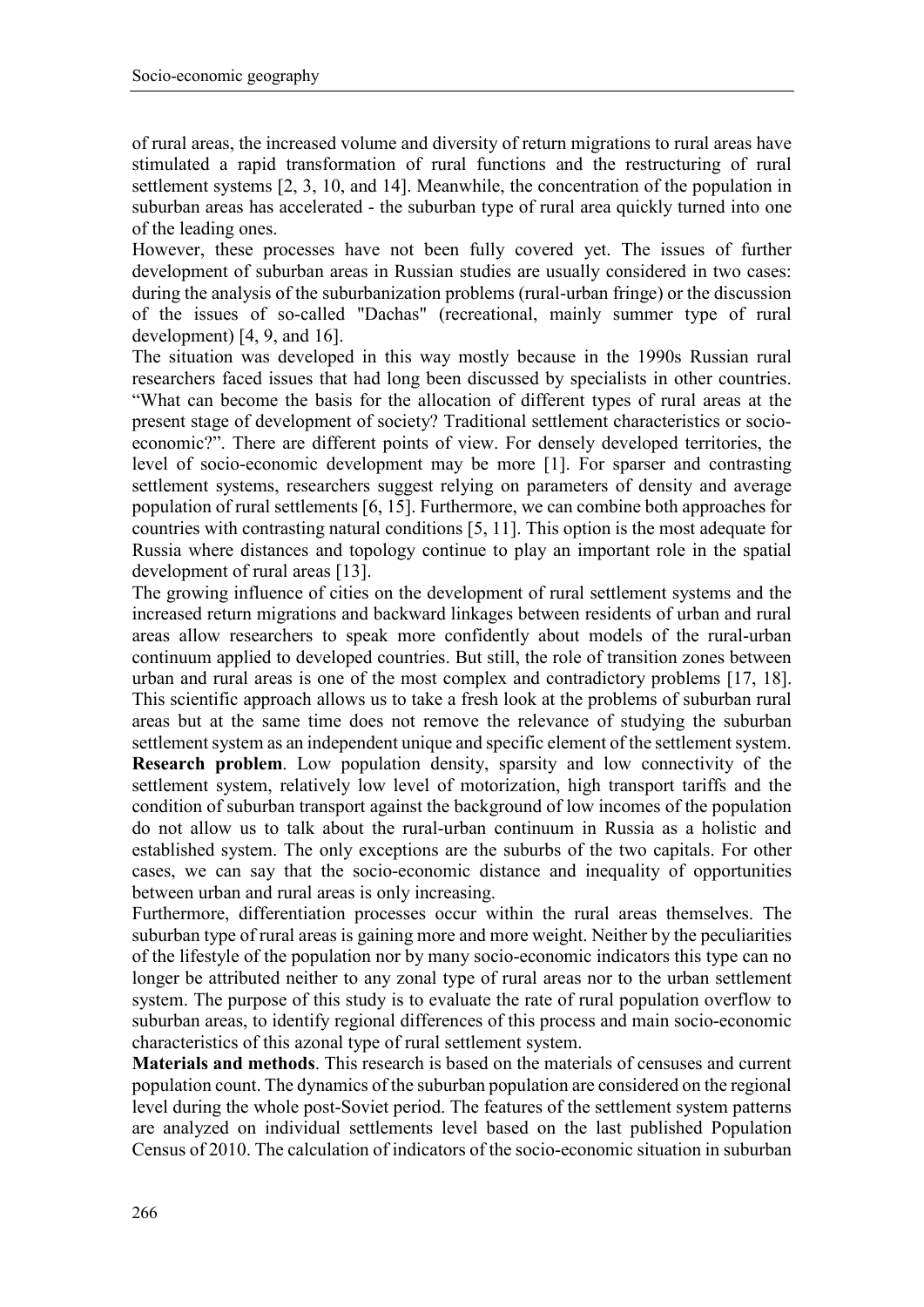municipalities of key regions was carried out based on the materials of the Rosstat Database of Indicators on Municipalities.

The existing problems of accounting for the suburban population in conditions of widespread labor and recreational migrations of various duration are minimal [12]. According to the field research data, the number of permanent residents in suburban municipalities is mostly stable. Moreover, its deviations from current population count data usually do not exceed 10-15%.

The distinctive obstacle to the analysis of the dynamics and socio-economic development of the suburban population and settlement system in Russia was the transition of Russian statistics to a municipal grid of data collection and provision. It does not allow to clearly distinguish rural population from urban and to define their characteristics. Formally, this brings Russian statistics closer to the practices of statistical accounting in developed countries, for example, the EU. It reminds local administrative units (LAU), built on the basis of municipalities and communes, which only in general terms takes into account the rural-urban structure of the population. However, in Russia`s conditions of a very sparse settlement system and a large area of many municipalities, this approach statistically combines elements of the settlement system that differ seriously in development. Therefore, it requires an additional selection of key municipalities when comparing indicators of the socio-economic situation.

In this article, **the suburban area** refers to rural municipalities that directly border the city limits of regional capitals and large cities (>200 thousand inhabitants) that are able to form a stable zone of attraction connected by regular commuter public transport as a suburban area. With the exception of two capitals, the zone of noticeable influence of most urban centers on the surrounding territory is usually limited to the neighboring municipalities. Outside of them and away from the main transport routes, the daily influence of cities on the rural population is rapidly weakening. Moreover, it should be noted that nowadays small urban settlements of modern Russia, in their turn, do not have the adequate resources to maintain municipal transport routes to the surrounding countryside and are also not attractive enough as the labor market or as the provider of services to the rural population.

## **RESULTS**

#### **Dynamics of suburban population.**

In 2021 the share of rural residents living in suburban municipalities was more than 25% of the total rural population of Russia. Since the last Soviet population census conducted in 1989 it has increased by more than 7 percentage points. It is noticeably higher than the rate of urbanization in Russia. The growth rate of the absolute number of suburban population gradually increased and in 2010-2021 was slightly higher than in the previous two decades. The suburban population has grown by almost 20%, almost 1.5 million people, while the whole rural population has decreased since the last Soviet census.

Although the relative growth of the share of the suburban population is typical for almost all regions of the country, it follows two different scenarios. In some cases, it occurs against the background of an increase in the absolute number of residents of suburban areas and indicates the real development of suburban rural areas. These are cases of the largest, most developed cities of Russia. In other cases, the relative concentration is caused by a decrease in population. The second one is typical for peripheral, primarily Far Eastern and northern, regions.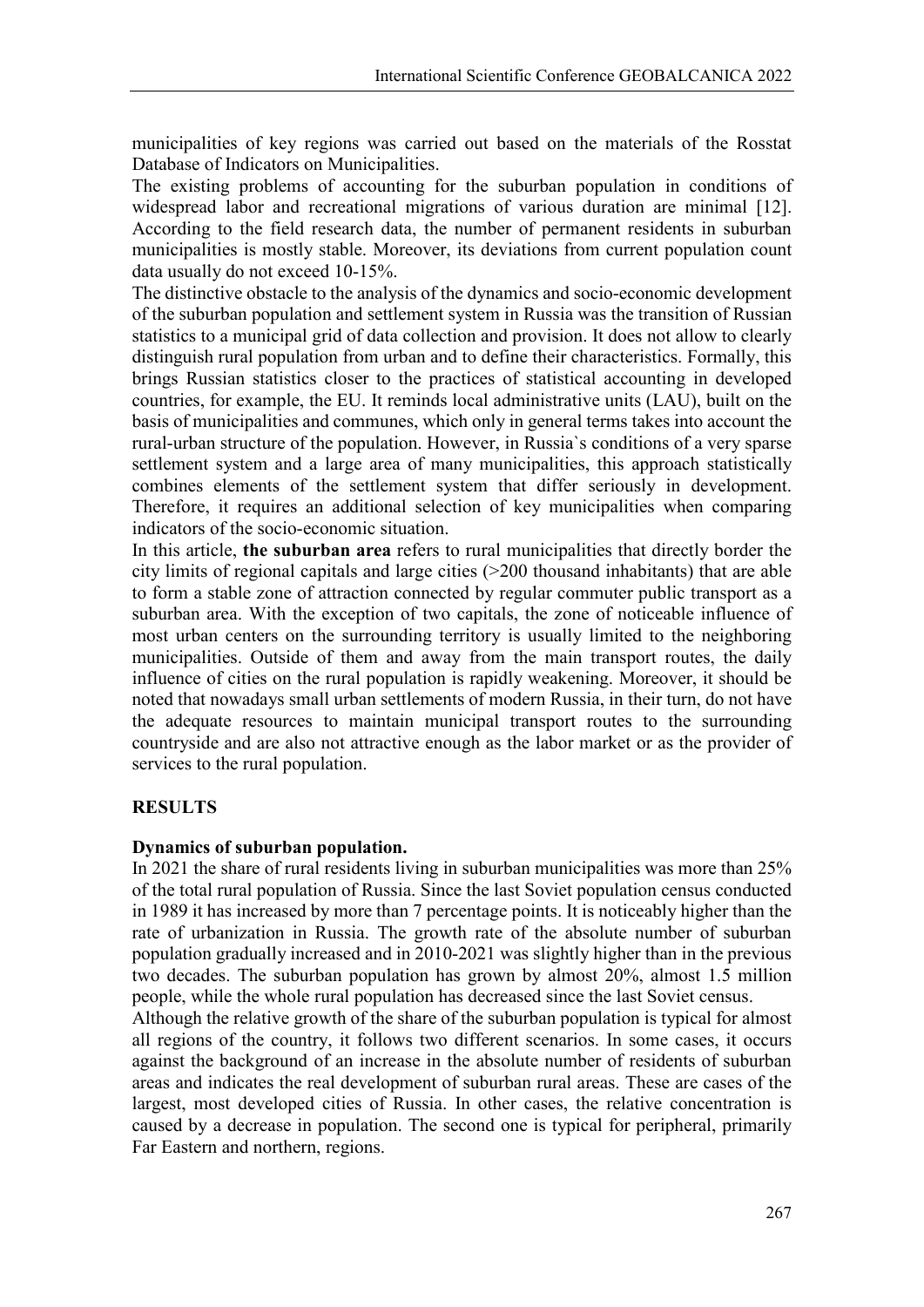The differentiation of regions by the share of the suburban population is significantly influenced by zonal natural factors. They significantly determine the pace of rural deagrarianization that manifests itself as the liquidation of large collective agricultural producers and the decline of the importance of personal subsidiary farming for rural residents. Therefore, in the more northern and eastern regions the rural population concentration in suburban areas is usually faster. Nowadays we can state that in some regions the share of the suburban population has already exceeded 40% (Fig. 1).



**Figure. 1**. Share of suburban population in Russian regions in 2021, % of the total rural population (Compiled based on Rosstat data).

The maximum **increase in the share of the suburban population** in the post-Soviet period was shown by the subjects of the Russian Federation with difficult and least comfortable natural geographical conditions and sparse settlement system (including some semi-peripheral regions of the Non-Chernozem zone of Russia). In the south, in the steppe and forest-steppe zones, the process of concentration of rural population in the suburbs is slower. The share of the suburban population in most southern regions is slightly lower than the national average.

The **political and administrative factor** has a multidirectional influence on the process of concentration of the suburban population. Expansion of administrative boundaries of regional centers leads either to an underestimation of the suburban population as a result of the "statistical" absorption of surrounding rural areas (cases of Voronezh Region and the Komi Republic) or to its overestimation as a result of an increase in the number of suburban municipalities (case of Kaluga). The size and **economic potential** of the regional capital, which determine its attractivity, as well as the development of the urban settlement system affect primarily in regions with large urban agglomerations.

**The density of the rural population** is a traditional indicator that characterizes the population and development of the territory in the first approximation. As a lower criterion for the inclusion of administrative units in the so-called Main Settlement Strip1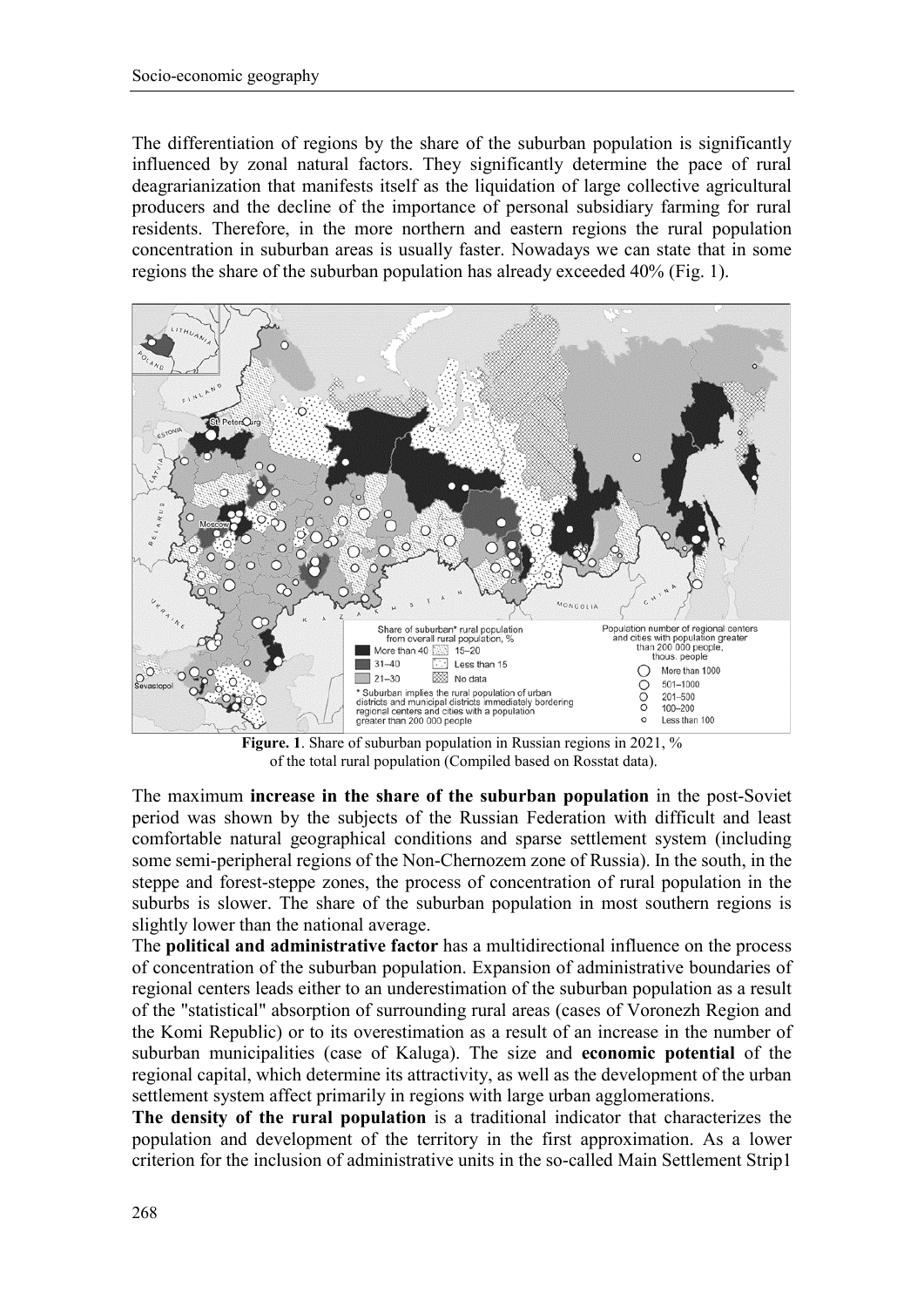at the end of the Soviet period, the rural population density of 10 people per km2 was used (Alekseev). This value is several times lower than the average population density of ordinary Predominantly rural regions of the vast majority of Eastern European countries (Eurostat).

Besides it, Russia, which has a very sparse settlement system, is characterized also by strong intraregional differences in the population level. The density of residents in suburban and other rural areas of most regions differs by 3-5 times (Fig. 2).



Figure. 2. The density of the suburban (X-axis) and the rest (Y-axis) of the rural population in the regions of Russia in 2021, people per km2 (Compiled based on Rosstat data).

Only suburban municipalities of the most developed regions of European Russia, usually with large urban agglomerations, are comparable in population density to rural areas of Eastern European countries. There are only five such subjects of the Russian Federation in the Asian part of the country: all of them are located in the steppe zone and have large urban agglomerations. If we proceed from the fact that the development of rural areas is unlikely with a low, and especially declining, population density, then of all the rural areas of Russia only suburban municipalities have any real prospects in terms of development among all shrinking rural areas.

The differences between suburban and the rest of rural areas, as a rule, are manifested in their **settlement structure**. The relatively large-scale populated suburban settlements are especially noticeable in the more urbanized regions of the European Center and the Volga region, where large urban centers form extensive zones of influence, attracting the rural population primarily by a more diverse labor market and high-quality social services, that greatly transform the lifestyle of rural residents (Fig. 3B, C).

Only in the south, primarily in the more traditionalist republics of the North Caucasus, the center-peripheral differences in the structure of rural settlement are not so noticeable. Small-sized regional capitals have less attractive power, so they significantly less transform rural settlement and do not create such strong contrasts in the lifestyle between urban and rural population. Moreover, good transport development and accessibility of urban service centers, as well as more agrarian employment structure and the desire to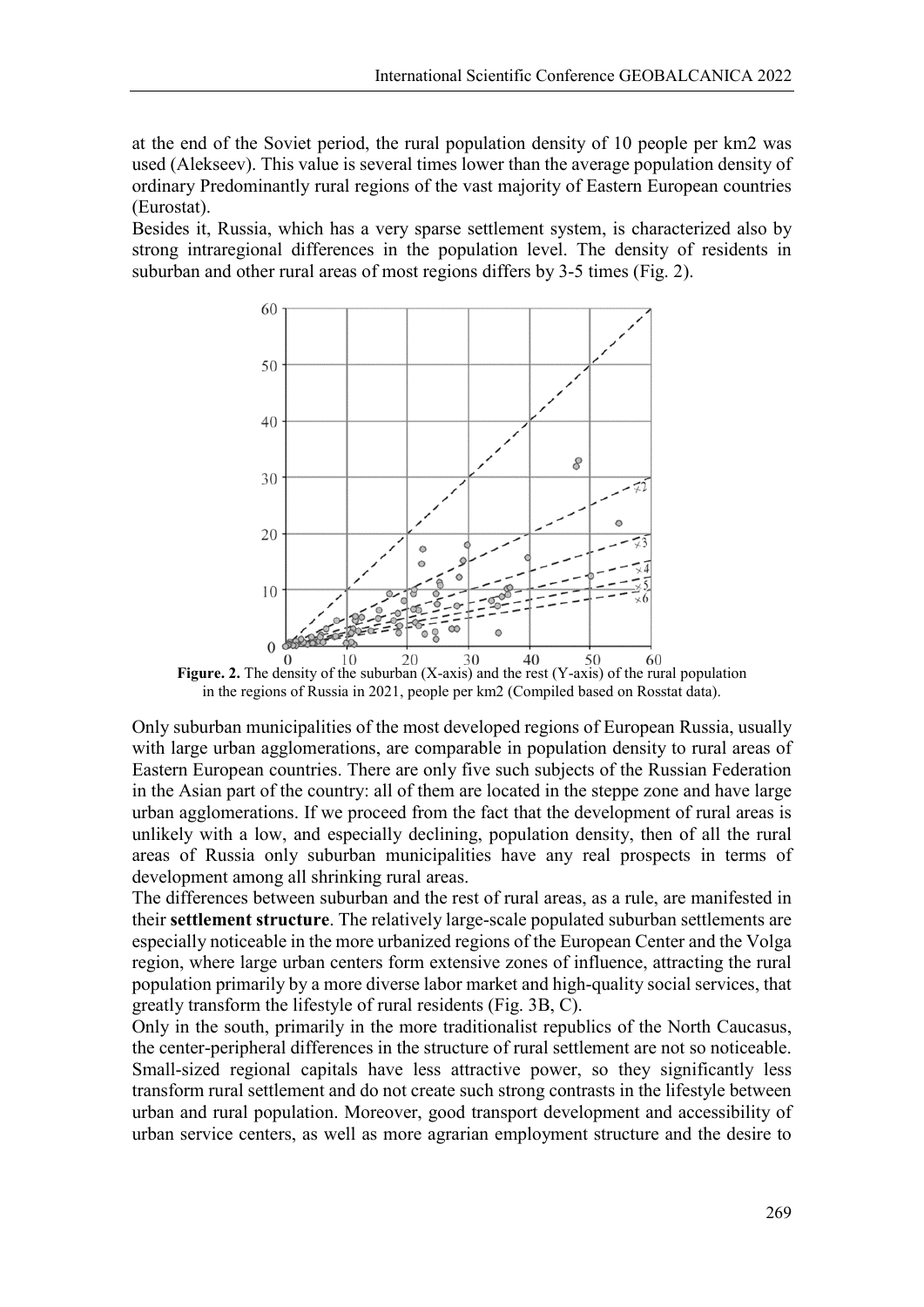

live in one's own house as an indicator of a person`s status are additional factors of underdevelopment of suburban areas.



**Figure. 3**. The proportion of the population living in rural settlements of the corresponding population, % (rural population: 1 - in general, 2 - suburban, 3 - the rest; A - Russia; economic regions: B - Central, C - Volga, D - North Caucasus) (Compiled from: the microdata of 2010 population census [Available at: http://vpnmicrodata.gks.ru (accessed 12 January 2018)]).

**Socio-economic gradients**. The differences between suburban and other rural areas are shown up not only in the density of residents and the characteristics of settlement systems. In recent decades, the socio-economic differentiation of rural municipalities has been steadily increasing. As rural areas become deagrarianized, suburban rural areas receive unconditional advantages in terms of the diversity of the labor market and the availability of social services.

As an example, Table 1 shows data on three types of municipalities (regional centers, their suburban areas, other rural areas) of some regions of the steppe zone with similar characteristics of the zonal rural settlement system. The attractiveness of suburban municipalities is marked primarily by the positive balance of migration. In terms of per capita migration growth, they are ahead not only of the rural semi-periphery but in some cases also of regional capitals. Since the migration attractiveness of suburbs is largely related to the general situation in the region, the maximum values of the coefficient are typical for suburban areas of large interregional centers with a diversified economy.

Although suburban municipalities fall short of regional capitals in terms of salaries, and in weaker regions even to the average regional level, their advantage over the rest of rural areas is usually at least 20%. Additionally, it should be taken into account that a significant part of suburban residents work in cities and has the appropriate salary level.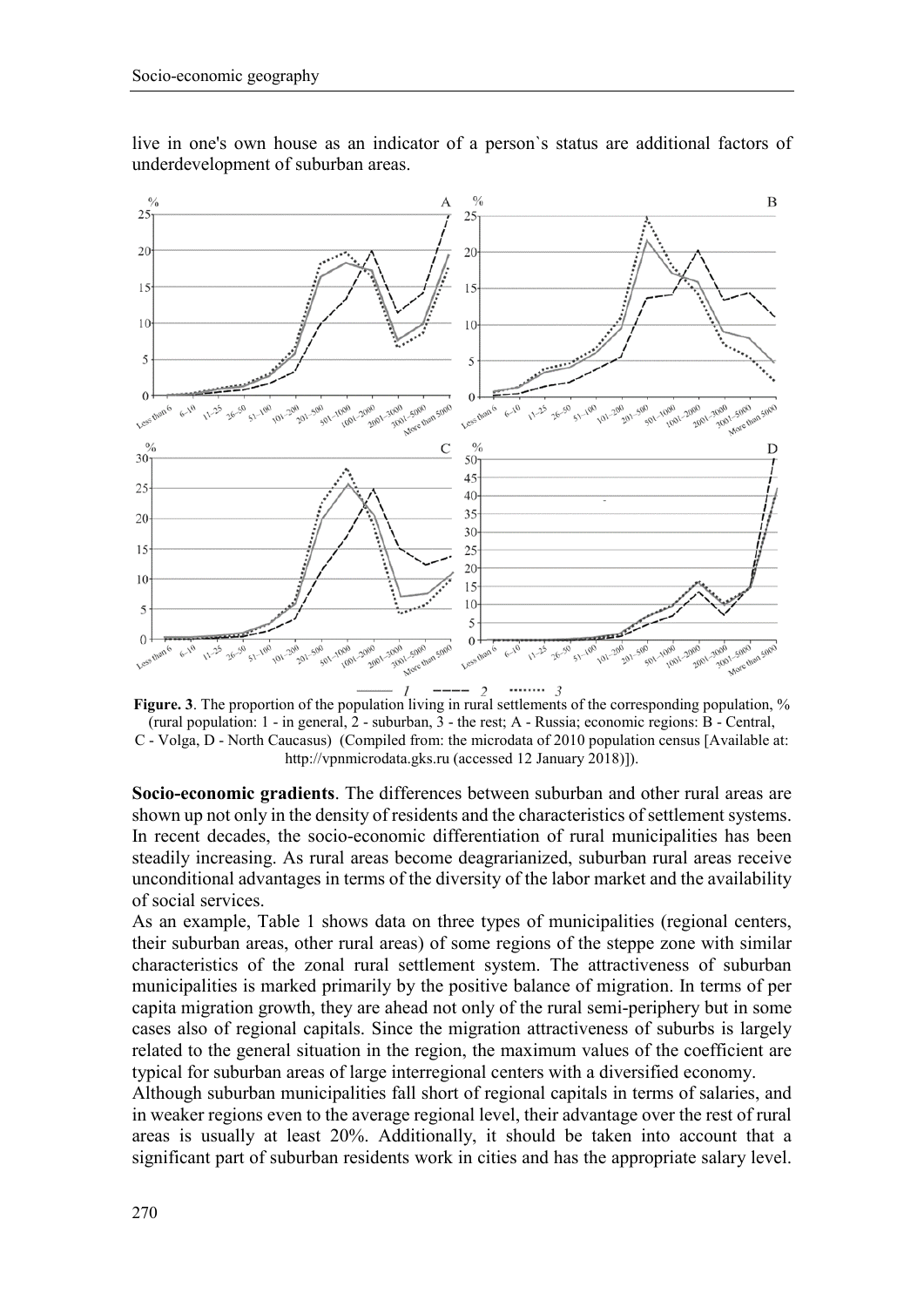In general, the stronger the region and its capital, the lower the gap in the level of nominal salaries with suburban municipalities is.

| <b>Region</b><br>(oblast,<br>republic,<br>krai) | Migration growth rate,<br>people per 1 thousand<br>inhabitants |                         |         | 01 mancipanues in some regions of reassia in 2017–2020.<br>Average monthly salary,<br>% of the regional average |                         |    | <b>Residential construction per</b><br>capita, % to the average<br>regional level |                         |       |
|-------------------------------------------------|----------------------------------------------------------------|-------------------------|---------|-----------------------------------------------------------------------------------------------------------------|-------------------------|----|-----------------------------------------------------------------------------------|-------------------------|-------|
|                                                 | Regional<br>center                                             | Rural<br>municipalities |         | Regional                                                                                                        | Rural<br>municipalities |    | <b>Regional</b>                                                                   | Rural<br>municipalities |       |
|                                                 |                                                                | Suburban Other          |         | center                                                                                                          | Suburban Other          |    | center                                                                            | Suburban                | Other |
| Rostov oblast                                   | 0,4                                                            | 13,0                    | $-0,5$  | 141                                                                                                             | 95                      | 79 | 180                                                                               | 152                     | 42    |
| Voronezh<br>oblast                              | 5,2                                                            | 1,6                     | 0,0     | 125                                                                                                             | 103                     | 86 | 142                                                                               | 240                     | 25    |
| Samara oblast                                   | $-1,6$                                                         | 48,5                    | $-5,5$  | 127                                                                                                             | 112                     | 81 | 98                                                                                | 494                     | 72    |
| Orenburg<br>oblast                              | 4,2                                                            | 15,6                    | $-11,1$ | 132                                                                                                             | 124                     | 82 | 163                                                                               | 355                     | 44    |
| Resp.<br>Bashkortostan                          | 2,5                                                            | 21,5                    | $-8, 8$ | 138                                                                                                             | 116                     | 84 | 105                                                                               | 292                     | 89    |
| Chelyabinsk<br>oblast                           | $-1,2$                                                         | 23,1                    | $-6,5$  | 118                                                                                                             | 98                      | 76 | 126                                                                               | 574                     | 57    |
| Tumen oblast                                    | 17,1                                                           | 20,3                    | $-6,3$  | 131                                                                                                             | 85                      | 76 | 115                                                                               | 236                     | 44    |
| Omsk oblast                                     | $-5,6$                                                         | $-0,8$                  | $-6,5$  | 121                                                                                                             | 88                      | 76 | 110                                                                               | 275                     | 56    |
| Novosibirsk<br>oblast                           | 3,6                                                            | 22,6                    | $-4,2$  | 129                                                                                                             | 103                     | 76 | 108                                                                               | 299                     | 32    |
| Altay krai                                      | 1,0                                                            | $-0,1$                  | $-7,0$  | 136                                                                                                             | 97                      | 88 | 215                                                                               | 194                     | 29    |

**Table 1**. Average annual indicators of the socio-economic situation of municipalities in some regions of Russia in 2017–2020.

Compiled based on Database of municipalities.

The best available indicator of the processes of the rapid transformation of suburban rural areas is the per capita rate of residential construction. Almost everywhere values of it for suburban areas exceed values for the rest of rural areas by 3-6 times. The maximum values are typical for regional capitals, where due to the deficit of greenfield lands or the environmental situation part of the multi-apartment housing construction is carried out outside the city limits (Samara, Chelyabinsk). The minimum gap between suburban and typical rural municipalities is observed in the more demographically prosperous and less urbanized Bashkortostan.

The situation in suburban areas located around large cities that are not regional capitals looks significantly less optimistic. Many of these centers are among the industrial monocities. Their economic and environmental problems negatively affect suburban areas. If such centers are located relatively far from regional capitals, then their attractiveness is further reduced, and the potential of such a secondary city may not be enough to keep the population in suburban municipalities. Thus, at least two types of suburban municipalities are formed: the first is developing areas around large regional centers, and the second, less optimistic in terms of further development, is around other large industrial cities.

# **CONCLUSIONS**

Russian geography has traditionally focused on the zonal typologization of rural settlement systems. The territorial structure of zonal types of settlements was formed in the pre-industrial and industrial periods of the development of society primarily under the influence of natural geographical factors. However, since the 1990s, the azonal, suburban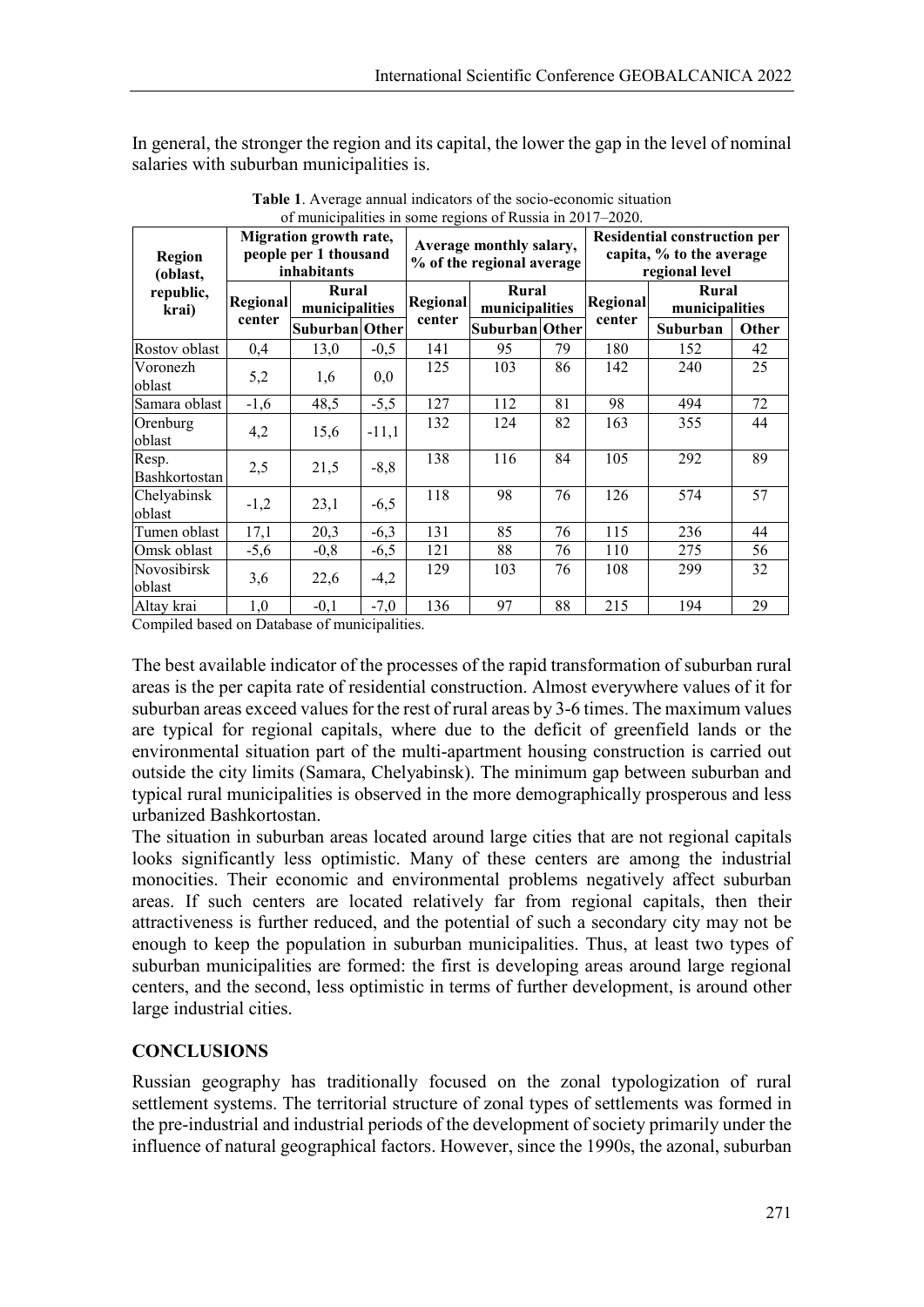type of rural settlement has become increasingly important. It stands out both in terms of growth rates and the number of inhabitants.

Suburban population is by far the most dynamic element of the Russian settlement system. In most Russian regions, the relative concentration of the rural population in the suburban area corresponds with an increase in its absolute number, which indirectly indicates the socio-economic development of this type of rural area.

Low and rapidly declining population density has become a serious problem for the functioning of social infrastructure in rural areas in recent decades. In most Russian regions, only suburban areas that exceed the rural semi-periphery by 3-5 times in terms of population density have a chance to maintain or increase their population. This fact seriously affects perspectives for further socio-economic development of vast shrinking, peripheral rural areas.

The biggest differences in the structure of suburban and rural settlement systems are noted in the regions of forest and forest-steppe zones. They are manifested primarily in the proportion of residents living in large rural settlements. As we move to the south of European Russia, certain differences remain but become less significant.

Socio-economic gradients between rural areas of suburban areas and other rural municipalities primarily appear in the pace of housing construction and income levels. The migration attractiveness of specific rural municipalities is additionally influenced by other local factors, primarily the level of accessibility to the central city, its specialization and the environmental situation.

### **Acknowledgments**

The study was carried out in the Lomonosov Moscow State University and supported by the Russian Science Foundation project no. 21-17-00112 "Transformation of various types of rural areas in Russia under the influence of internal and external factors in modern socio-economic and demographic conditions."

#### **REFERENCES**

[1] Alekseev, A.I. Many-Sided Village: Population and Territory, Russia, p 266, 1990.

[2] Alekseev, A.I., Safronov, S.G. Transformation trends of Russia's rural settlement patterns in the late soviet and post-soviet periods (1970–2010). Regional Research of Russia, Russia, vol. 5, pp 193–201, 2015.

[3] Averkieva, K.V. Labor markets and the role of otkhodnichestvo in the employment of rural inhabitants of Russia's Non-Chernozem Zone. Regional Research of Russia, Russia, vol. 6, pp 21–31, 2016.

[4] Between the home and… home. Ed. T. G. Nefedova, K. V. Averkieva, A. G. Mahrova, Returnable spatial mobility of the population of Russia. Publishing house "New chronograph", Russia, p 504, 2016.

[5] Csatari B. Criteria of rurality for the Hungarian micro-region: major problems facing rural areas in Hungary. Hungarian spaces and places: patterns of transition, Gy Barta, E.G. Fekete, I. Kukorelli Szorenyine, J. Timar, Eds., Pecs: Centre for Regional Studies, Hungary, pp 466–482, 2005.

[6] Coombes, M., Raybould, S. Public Policy and Population Distribution: Developing Appropriate Indicators of Settlement Patterns, Environment and Planning, United Kingdom of Great Britain and Northern Ireland, vol. 19(2), pp 223–248, 2001.

[7] Kovalev, S.A. A Typology of Suburban Zones, Soviet Geography, USSR, pp 1–6, 1973.